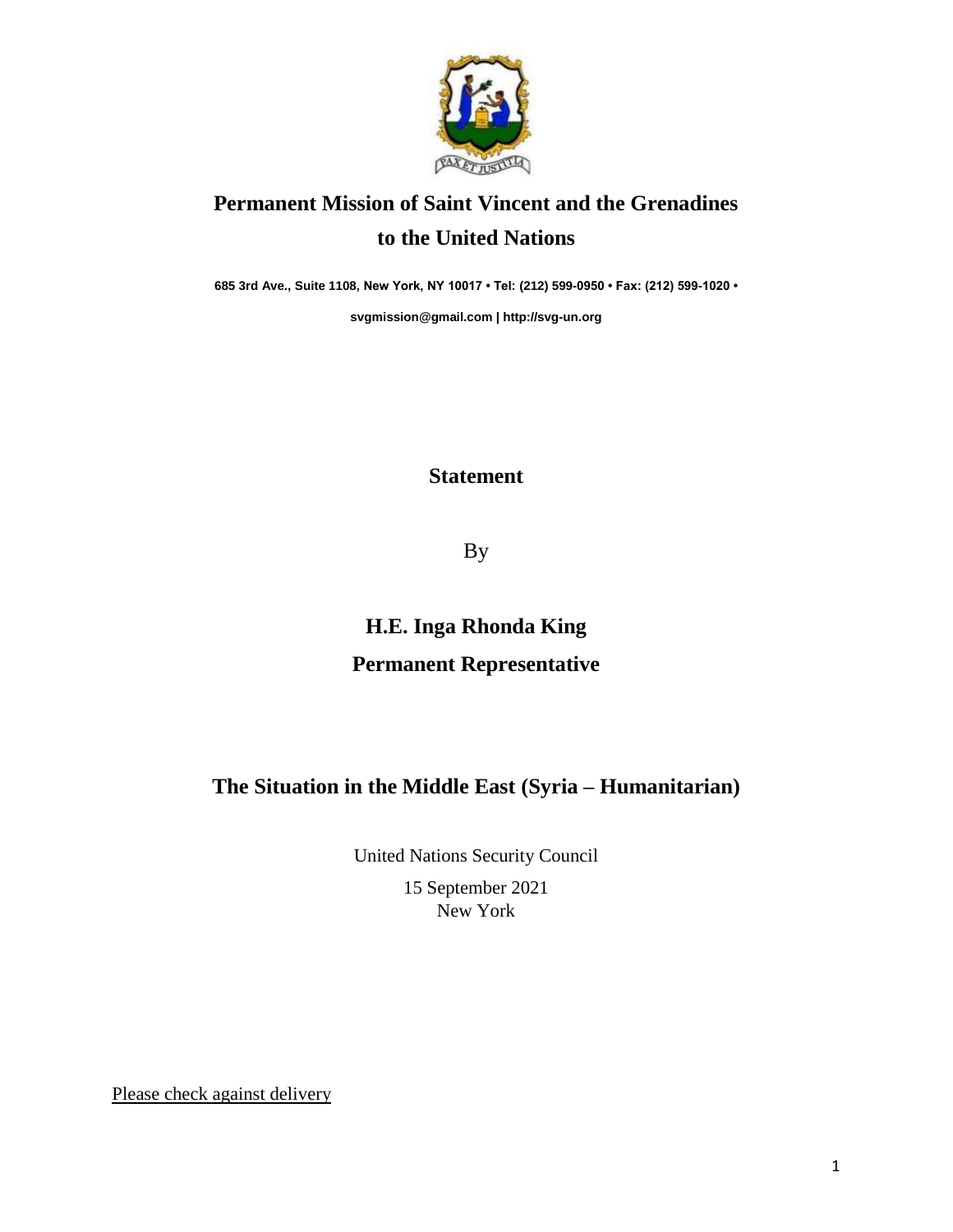Thank you, Madam President, and I also thank Under-Secretary-General Griffiths for his usual insightful updates and I thank Ms Amany Qaddour for her vivid and heart-wrenching account of the plight of Syrians, Syria's Children, more so, and Syrian Relief Workers.

Madam President, we remain profoundly concerned by the security situation in Syria. Sporadic and indiscriminate violence across the country continues to threaten civilians and civilian objects. Hostilities have further exacerbated displacement and obstructed vital humanitarian access. It is past time for a nationwide ceasefire to be implemented and fully respected by all. Civilian protection remains the highest priority. Military objectives and counter-terrorism operations, although necessary, should never take precedence over civilian protection, and impunity for violations of international law should not be tolerated. Syrians should no longer continue to pay the highest price of a conflict which they did not create and over which they have no control.

The economic crisis plaguing the country and its people is undoubtedly made worse by the effects of the global pandemic. Millions remain food insecure and basic commodities are inaccessible, even as we approach the winter months. Unquestionably, Syrians must continue to be supported through humanitarian aid and the Cross-Border Mechanism is of critical importance. However, the Mechanism is not enough on its own. Other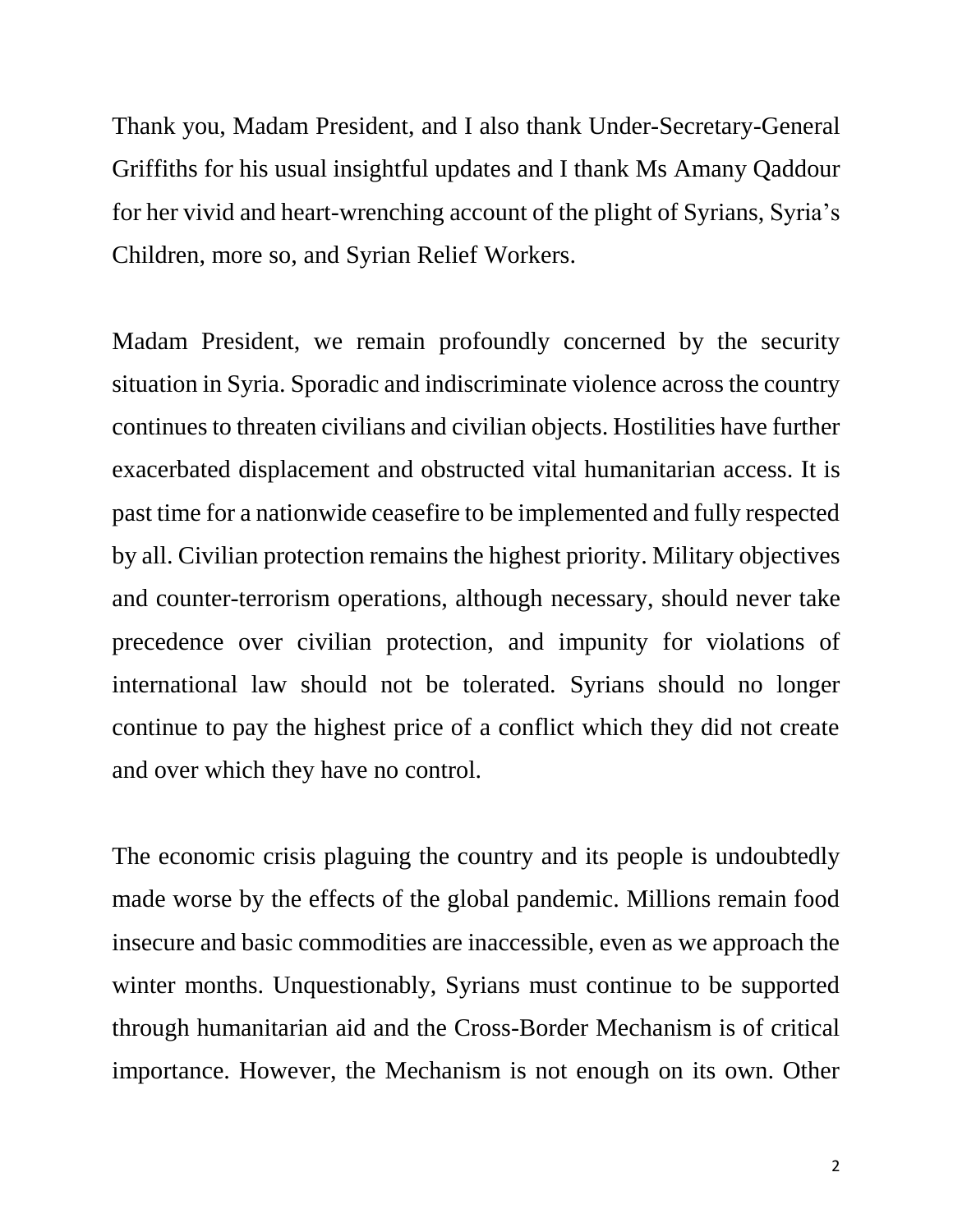indispensable modalities such as cross-line deliveries are necessary to complement the Mechanism and ensure sustained and unimpeded humanitarian access. We are therefore pleased to note that the first crossline operation to the north-west took place at the end of August. **We urge all parties to continue working together to expand this modality and to ensure that that existing access arrangements are preserved and scaled up to reach every Syrian in need.** This is especially important to assist in the effective and efficient distribution of COVID-19 vaccines.

Beyond humanitarian aid, further practical steps must be taken to assist Syria and Syrians in need. This requires the lifting of all unilateral coercive measures which have been imposed on the country. These measures have had an indirect adverse impact on the civilian population and are incompatible with international law. It further requires assistance for Syria's reconstruction and rehabilitation efforts. The conflict has devastated Syria's infrastructure, leaving millions vulnerable without access to shelter and essential services. Reconstruction is a costly undertaking that requires support from the international community. We ought to be reminded that it is also a necessary condition for the return of refugees and internally displaced persons to their places of origin. Therefore, **we encourage Syria's partners to assist in their reconstruction and to help the country achieve long-term development goals.**